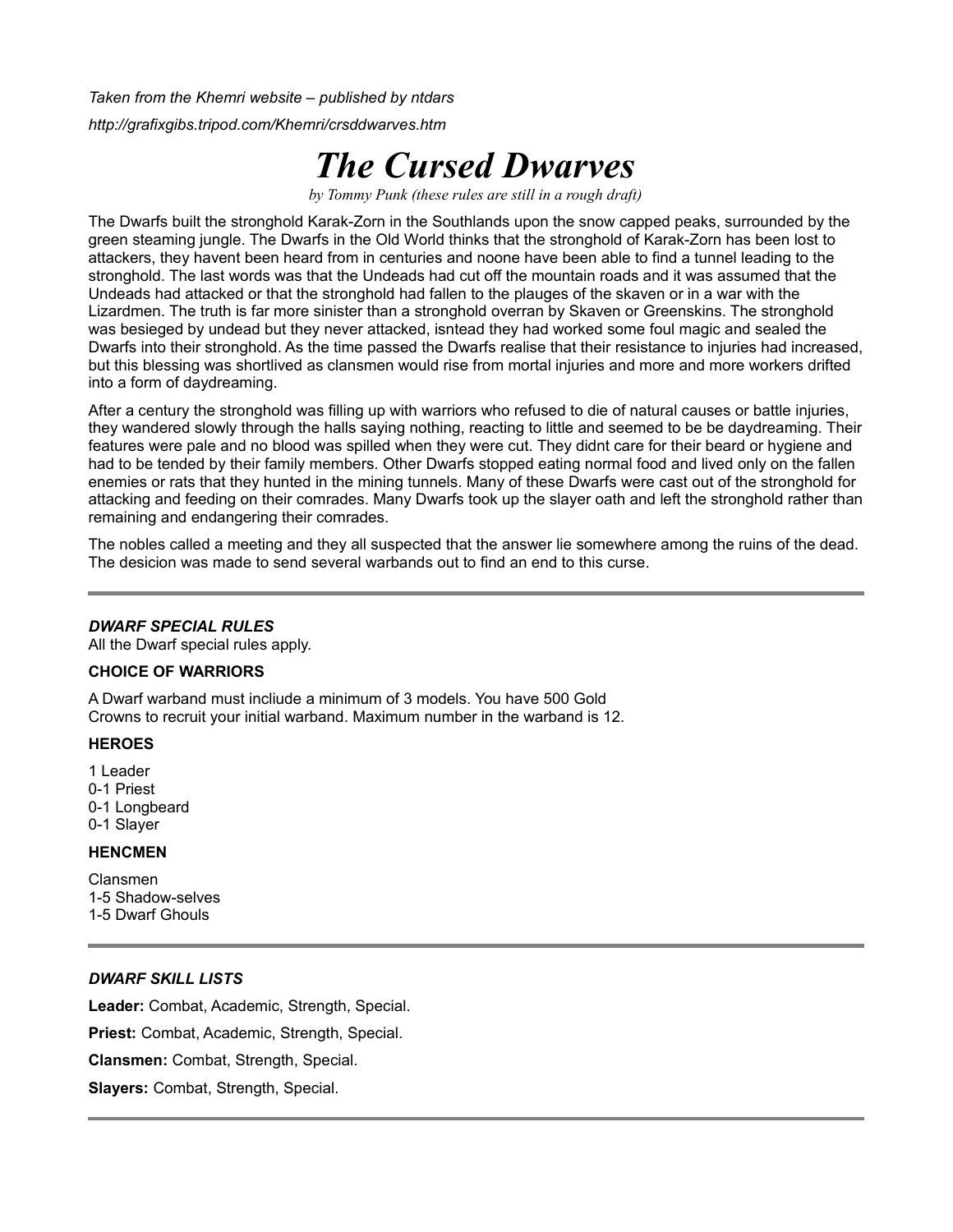# *DWARF SPECIAL SKILL TABLE*

Dwarfs may use the following Skill table instead of any of the standard Skill tables available to them.

**Magic Resistant.** I don't believe in magic! Any effect from a magical spell or a scroll will not affect the Dwarf on a D6 roll of 4+.

**Smith.** The Dwarf is an expert smith. You may buy any 1 Common weapon for a half price between battles.

**Gnollengrom.** Only a Dwarf Leader may have this skill. The Dwarf has such an impressive beard that all the Dwarfs around him are inclined to respect him. The Warrior band may re-roll any failed rout tests.

**Fearless.** The model is immune to fear and counts terror as fear.

**Dwarf Grit.** If the model suffers a critical hit, he may roll a D6. On a roll of 4+ he will only suffer normal wound instead of any special damage caused by a critical hit.

#### *SLAYER SKILLS*

Slayers may choose to pick skills from this table as well as from standard

#### *Dwarf skill table.*

**Ferocious Charge.** The model may double it's attacks on the turn he charges. He will suffer -1 to hit penalty on that turn.

**Monster Slayer.** Model always wounds any opponent on a roll of 4+ regardless of Toughness, unless his own strength would make this less.

**Berserker.** The model may add +1 to his 'to hit rolls' when he charges.

**Sweeping strike.** The model may make 1 extra attack if he is engaged by more than 1 model.

**Tattoos of Grimnir.** The Slayer is tattooed by one of the Priests of Grimnir the Brave, the God of Slayers. The model now has a 5+ armour save. If you choose this result again, the save is increased to 4+, and so on, up to 3+. (The Slayer is then covered in tattoos!).

**Fated.** The Slayer is destined not to die easily. You may re-roll any result on the Serious Injury table. The second result stands, even if it is worse than the first one.

#### **EXPERIENCE**

The Dwarf Leader starts with 20 experience.

The Slayer start with 8 experience.

The Priest start with 0 experience.

The Longbeard start with 8 experience.

All Henchmen start with 0 experience.

#### *HEROES*

#### **1 DWARF LEADER** 70 Gold Crowns

The Dwarf Leader is a member of one of the noble families of the lost Dwarf Stronghold and has promised to return with a cure for the curse or die trying.

| $\parallel$ Profile | ıVI. | WS | <b>BS</b> |  | W |  |  |
|---------------------|------|----|-----------|--|---|--|--|
|                     |      |    |           |  |   |  |  |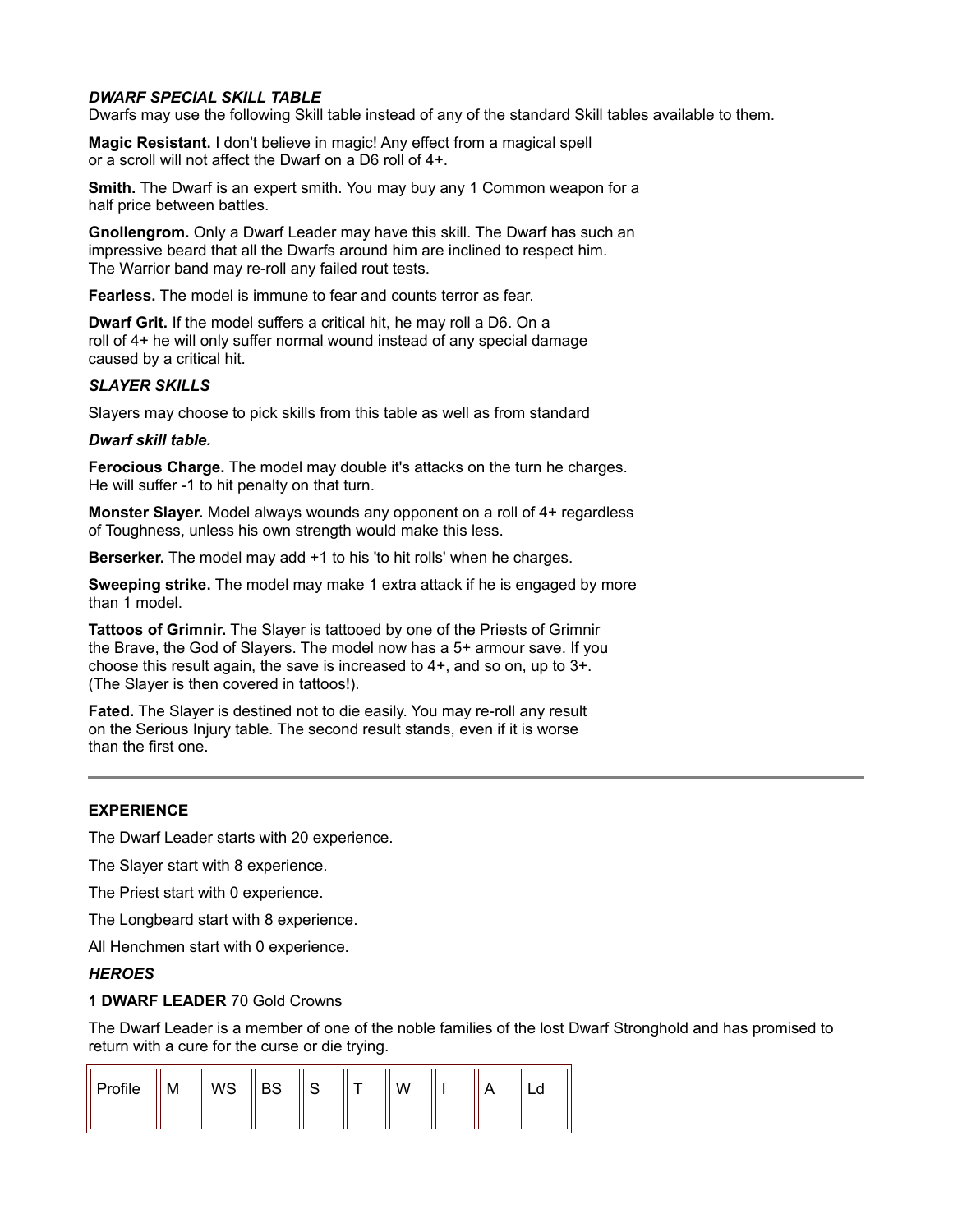| $\parallel$ Leader | ັ |  |  |  |  |
|--------------------|---|--|--|--|--|
|                    |   |  |  |  |  |

**Weapons and Armour:** Dwarf Leader Dwarf may be equipped with weapons and armour chosen from the Dwarf Equipment list.

#### **SPECIAL RULES**

**Leader:** Any Dwarf within 6" of the Dwarf Leader may use his Leadership characteristic when taking any Leadership tests.

# **0-1 PRIEST** 50 Gold Crowns

The Priests of Grungni are as interested as any Dwarf in the warband to return with a cure but they have special powers that can be used against the Undead that they might meet.

| Profile | M | WS | <b>BS</b> | l S |   | W |   | А | Ld |
|---------|---|----|-----------|-----|---|---|---|---|----|
| Priest  | 3 |    |           | 3   | 3 |   | c |   | -9 |

**Weapons and Armour:** A Priest may be equipped with weapons and armour chosen from the Dwarf Equipment list. In addition he start the game with one vial of Blessed Water. The Priest has ready access to items of devotion and thus Blessed Water is common and Holy Relic is rare 6.

# **0-1 SLAYER** 45 Gold Crowns

Slayers are members of the morbid Dwarf cult obsessed with seeking honourable death in combat. Having committed some unforgivable crime or been dishonoured in an irredeemable way, a Dwarf will forsake his home and wander off to die fighting the enemies of the Dwarfkind.

| Profile | M | WS | <b>BS</b> | S | W |   | A | Ld |
|---------|---|----|-----------|---|---|---|---|----|
| Slayer  | 3 |    | ◠<br>u    | 3 |   | ົ |   | 9  |

**Weapons and Armour:** Troll Slayer may be equipped with weapons chosen from the Dwarf Equipment list but they may never wear armour or carry missile weapons. They have sworn to die in combat, and wearing armour would prolong their lives.

# **SPECIAL RULES**

Immune to Psychology: Troll Slayers seek an honourable death in combat, and nothing in this world holds any terrors to them, as they already consider themselves dead. Troll Slayers are immune to all psychology and never break off from combat for any reason.

# **0-1 LONGBEARD** 50 Gold Crowns

The longer a Dwarfs beard is the more respect he is given and the longbeards are veterans of some age. Though they often complain about their bad back or other mysterious pains they are skilled fighters.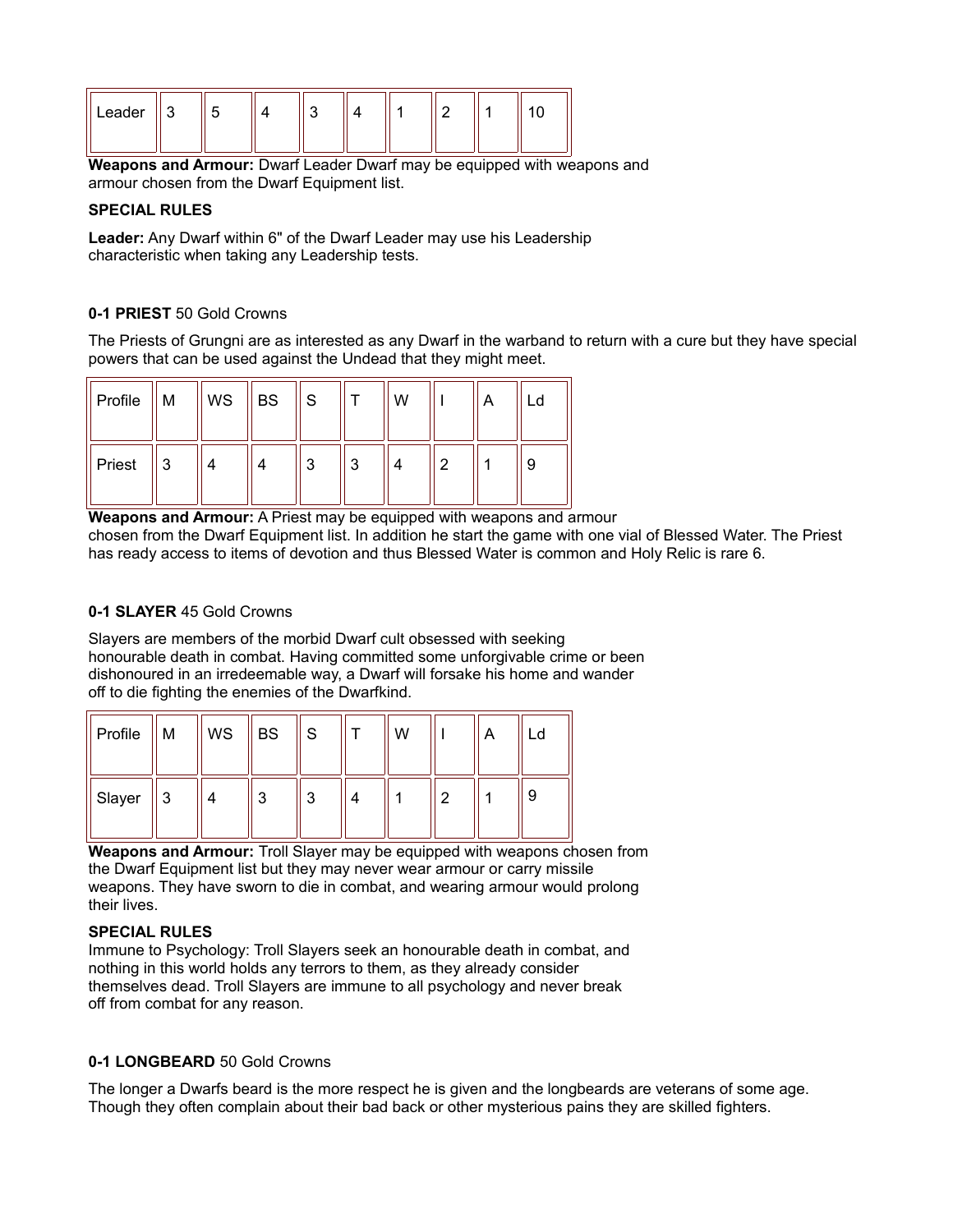| Profile   | M         | WS | ∥ BS | l S | W |   | Α | Ld |
|-----------|-----------|----|------|-----|---|---|---|----|
| Longbeard | $\vert 3$ | 5  | 3    | ີ   |   | າ |   | 10 |

**Weapons and Armour:** Dwarf Longbeards may be equipped with weapons and armour chosen from the Dwarf Equipment list.

# *HENCHMEN*

#### **CLANSMEN** 35 Gold Crowns

These are Dwarf warriors in their prime: Tough, stubborn and brave warriors who can be relied to hold their own against any foe. The lure of riches is such a great temptation to Dwarfs that the Treasure Hunters never have trouble at recruiting warriors for their expeditions.

| Profile  | М | WS | <b>BS</b> | ١s     | W |   | Α | ∟d |
|----------|---|----|-----------|--------|---|---|---|----|
| Clansman | 3 | 4  | ◠         | ົ<br>w |   | 2 |   | 9  |

**Weapons and Armour:** Dwarf Clansmen may be equipped with weapons and armour chosen from the Dwarf Equipment list.

# **1-5 SHADOW-SELVES** 25 Gold Crowns

These are the sorry state of the once proud clansmen, they wander around aimlessly and appear to be daydreaming. Some of the clansmen that have just recently fallen to this state can still be roused to attention by the sound of battle and can add some help in the fighting. In addition along the journey some of the Dwarf warriors have fallen into this state.

| Profile    | M | WS | <b>BS</b> | S      | W |  | _d |
|------------|---|----|-----------|--------|---|--|----|
| Shadowself | 3 | 3  |           | ◠<br>J |   |  | 5  |

**Special rules** All Zombie Rules apply

# **1-5 DWARF GHOULS** 70 GC

Some Dwarfs that fell ill to the curse have stopped eating normal food and live only on the fallen enemies or rats that they hunt in the mining tunnels. Many of these Dwarfs were cast out of the stronghold for attacking and feeding on their comrades, some of this have joined up with the warband and some Dwarf warriors fell into this state during the journey.